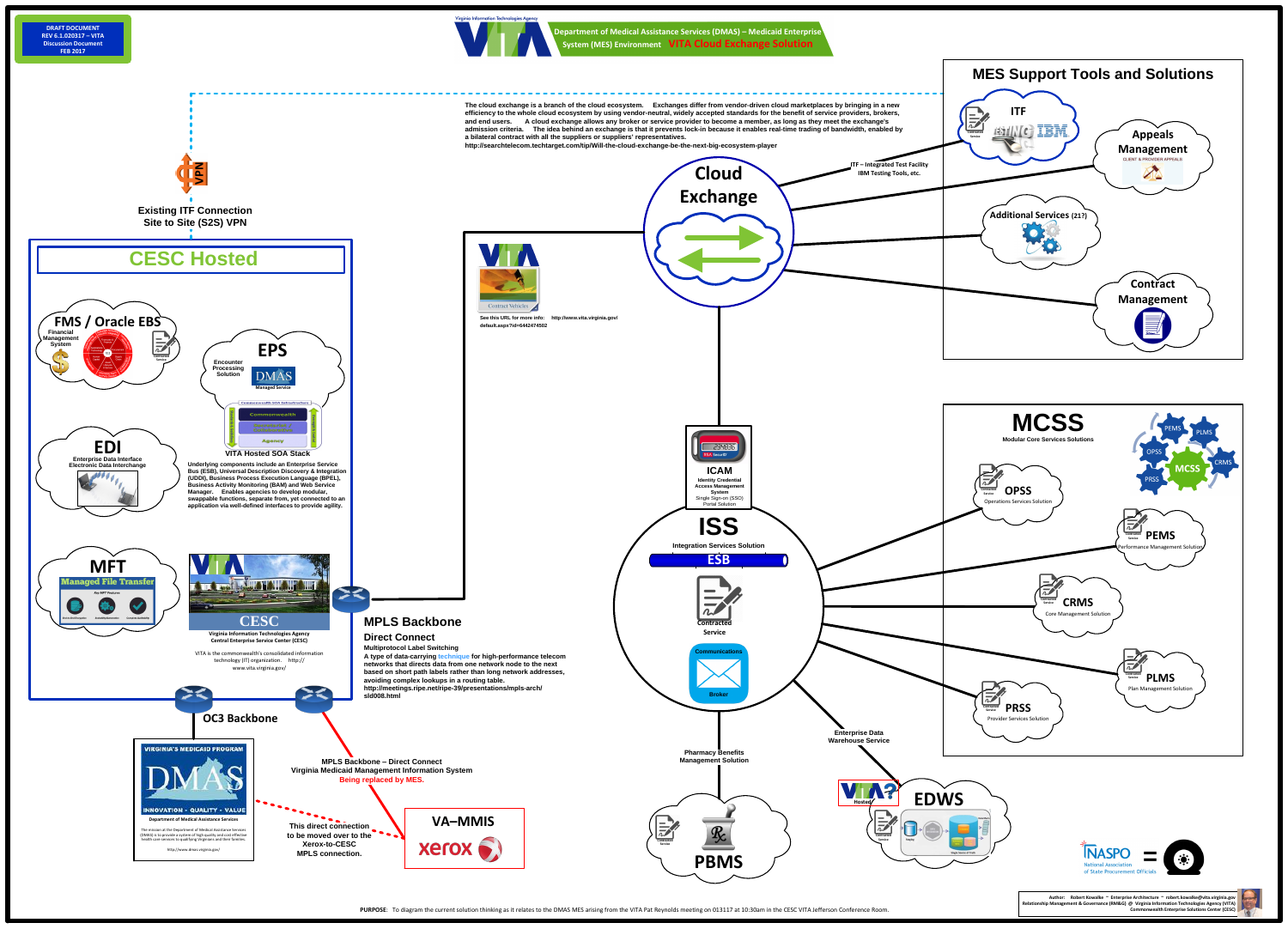**Author: Robert Kowalke ~ Enterprise Architecture ~ robert.kowalke@vita.virginia.gov Relationship Management & Governance (RM&G) @ Virginia Information Technologies Agency (VITA)**







X

#### **EPS Encounter Processing** DMAS **Solution Managed Service** Commonwealth SOA Infrastructure **Commonwealth** Secretariat  $\ell$ **Collaborative**

This direct connection **to be moved over to the Xerox-to-CESC MPLS connection.**



## **CESC**

**Virginia Information Technologies Agency Central Enterprise Service Center (CESC)**

VITA is the commonwealth's consolidated information technology (IT) organization. http:// www.vita.virginia.gov/





**VITA Hosted SOA Stack Underlying components include an Enterprise Service Bus (ESB), Universal Description Discovery & Integration (UDDI), Business Process Execution Language (BPEL), Business Activity Monitoring (BAM) and Web Service Manager. Enables agencies to develop modular,**

**Agency** 

**swappable functions, separate from, yet connected to an application via well-defined interfaces to provide agility.**

## **OC3 Backbone**

**MPLS Backbone – Direct Connect Virginia Medicaid Management Information System Being replaced by MES.**









# **CESC Hosted**

**sld008.html**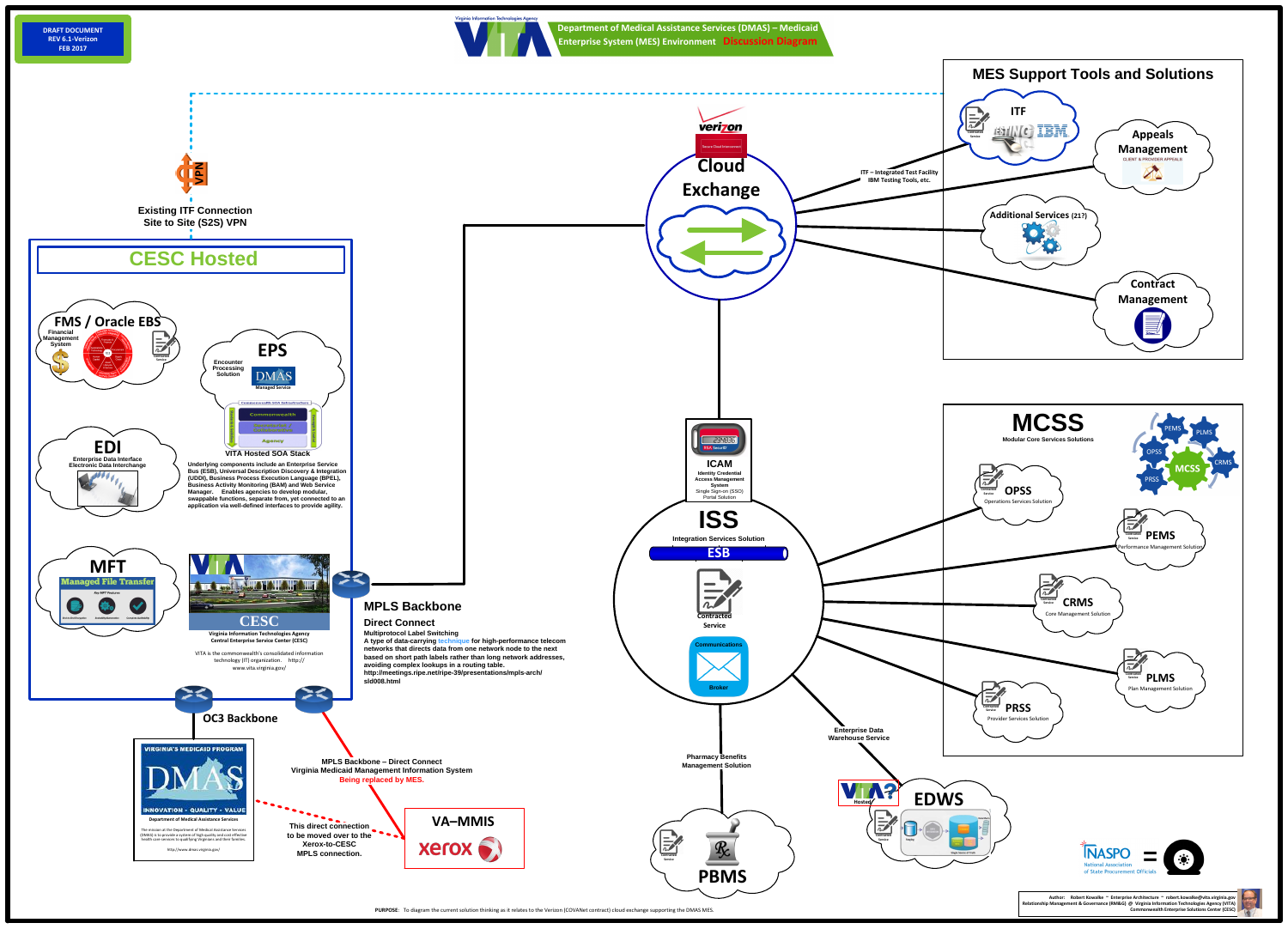**Author: Robert Kowalke ~ Enterprise Architecture ~ robert.kowalke@vita.virginia.gov Relationship Management & Governance (RM&G) @ Virginia Information Technologies Agency (VITA)**





**Virginia Information Technologies A** 

**Department of Medical Assistance Services**

**NNOVATION · QUALITY · VALUE** 

The mission at the Department of Medical Assistance Services (DMAS) is to provide a system of high quality and cost effective health care services to qualifying Virginians and their families.

http://www.dmas.virginia.gov/

This direct connection **to be moved over to the Xerox-to-CESC MPLS connection.**